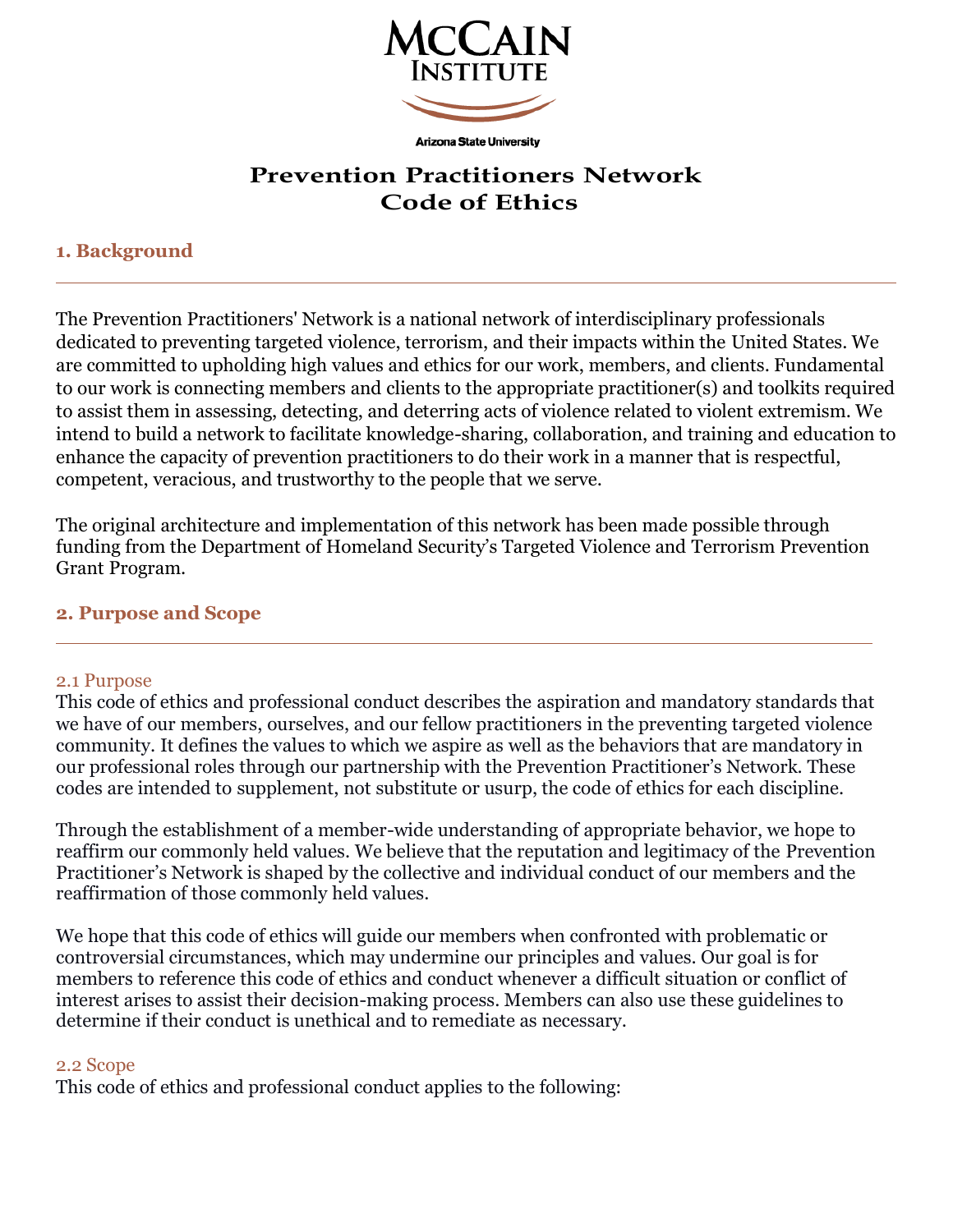2.21 All members of the Prevention Practitioner's Network, including the Advisory Board, Chair, Co-Chair, and all committee members.

2.22 Anyone who falls in the following categories:

- 1. Network administrators, contractors, interns, and fellows of the Prevention Practitioner's Network
- 2. Program and education/workshop contributors

# **3. Ethical Principles**

In keeping with the interdisciplinary nature of this network, our codes were inspired by the conglomeration of the ethical codes and codes of conduct that govern the actions and behaviors of social workers, psychologists, psychiatrists, law enforcement, and other healthcare related disciplines, but tailored to the unique mission of this program. The following broad ethical principles are based on the Prevention Practitioners' Network four core values of veracity, competence, respect, and trustworthiness. These principles set forth the aspirational ideals and mandatory standards to which all members should adhere to.

### **3.1**Veracity

Veracity entails our duty to uphold the truth. The Prevention Practitioners' Network and its Members will behave and conduct all activities and best practices with honesty, accuracy and integrity. Members will not intentionally mislead or misrepresent their capabilities, knowledge, affiliation, or expertise. Information and content will not be falsified, deceptive, or embellished. The Prevention Practitioners' Network will accurately represent itself as a passive directory, not as an active referral source. We will uphold the ethical standards and principles of the organization and/or discipline we represent as well as those established in these codes. We will endeavor to keep our commitments, minimize harm, and embrace truthfulness in our interactions with other members and the public.

#### **3.2**Competence

Practitioners and members should act in accordance with their scope of practice, expertise, and knowledge level. Members will not engage in malicious, illegal and/or destructive actions that could threaten their membership in the PPN, good standing with their respective disciplines, and- where applicable- licenses and certifications. Members commit to notifying the membership committee if they have been disciplined by their respective fields or criminally cited for engaging in illegal activity. Additionally, the Prevention Practitioners' Network will commit to ensuring that its content and training/educational workshops are routinely updated. Practitioners should pledge to contribute to the enhancement of theknowledge base of the network with the understanding that we are all responsible for the success of the program.

#### **3.3**Respect

We will demonstrate respect for the contribution, opinions, and knowledge of other members and contributors. We will be kind, courteous, and polite to one another and the clients that identify practitioners through the directory. Violence or the threat of violence and/or intimidation will not be tolerated and will result in immediate termination of membership. Practitioners will demonstrate respectful attitudes and behaviors when interacting with the communities they work with.

### **3.4**Trustworthiness

Education and training workshops will be organized in a manner that is consistent with best evidencebased practice. Recommendations, whether policy or practice related, will be undertaken only when there is robust, reliable, and empirical evidence to support it. Program contributors and members will perform in compliance with the code of ethics and professional conduct outlined in this document and those of their respective professions. We will be honest and transparent in our interactions and commit to avoid the stigmatization and/or profiling of individuals or groups.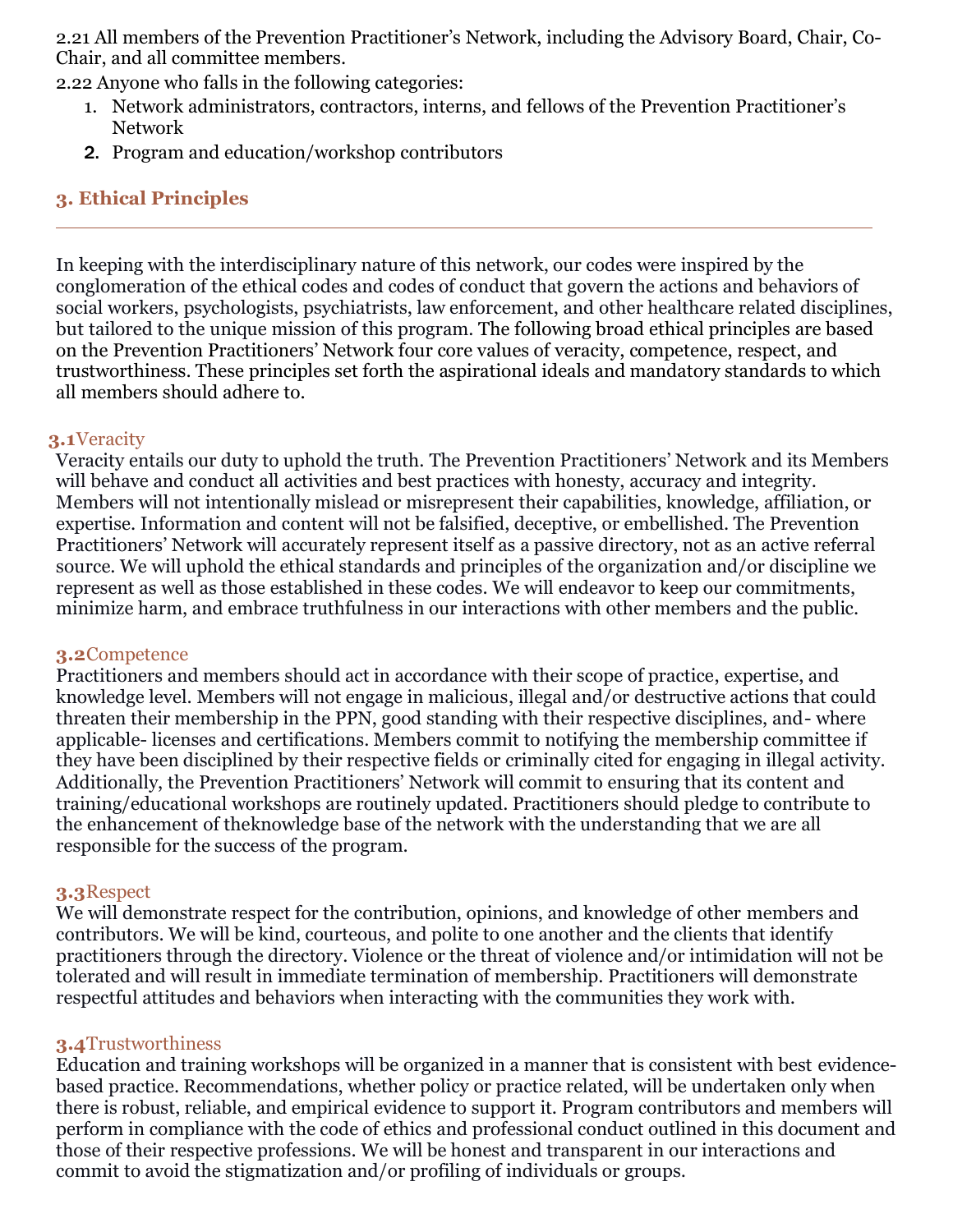## **4. Ethical Standards**

The following ethical standards are relevant to the professional activities of Prevention Practitioners' Network members. These aspirational and mandatory standards concern (1) ethical responsibilities to other members, (2) ethical responsibilities to clients, (3) and ethical responsibilities to the network. Nonmembers accessing the open network are required to follow the guidelines outlined in section 4.4.

Wherever applicable, the guidelines to which each standard is enforceable is a matter of professional judgment to be determined by the Prevention Practitioners' Network's Grievance Committee and is outlined in the Ethics Complaint protocol and procedures for alleged violations of ethical standards.

### **4.1Ethical responsibilities to other members**

## 4.12 Interdisciplinary Collaboration

Practitioners should apply knowledge, experiences, and expertise gained from their individual profession to advance the objectives of the interdisciplinary network and targeted violence prevention efforts. Active participation and contribution to expand the knowledge base of the network and other colleagues is highly encouraged. Individual and interdisciplinary team obligations to their respective professions and to the network should be clearly stated.

### 4.13 Value and Respect

Membership and collaboration in the Prevention Practitioners' Network are voluntary. Those who choose to engage in the network are demonstrating a desire to participate in the cause and to actively contribute to targeted violence and terrorism prevention efforts. We will respect and value their background and input for the advancement of the network. We will listen respectfully when others express their opinions, communicate in a professional style, and will tactfully disagree when differences transpire.

## **4.2 Ethical responsibilities to clients**

## 4.21 Mandatory: Privacy and Confidentiality

Case consultation information is meant to be shared based on a privileged access and permission basis. Privacy and confidentiality are critical to our work. Each member is responsible for maintaining these standards consistent with how it is regulated by law or established by organizational rules or as dictated by one'sprofession and/or institution. Private and confidential client information will not be used for monitoring and surveillance purposes.

### 4.22 Mandatory: Harassment

Unsolicited and unwelcome physical, written, or verbal activity that creates an unsafe, intimidating, or offensive environment will not be tolerated. Clients and members deserve and are entitled to access to resources and specialists without harassment or stigmatization. Members will follow all local, state, and federal anti-harassment laws and statutes.

## 4.23 Mandatory: Professional Conduct

Members are expected to maintain their licenses, competency, and certifications as legally mandated by their profession. It is the responsibility of the Prevention Practitioners' Network member to abide by their licensing, scope, and certification agreements; and Prevention Practitioners' Network is not responsible for verifying credentials and licenses, unless members have access privileges in case consultations. Practitioners are strongly encouraged to authenticatelicensing and professional statuses when seeking intervention specialists in the Prevention Practitioners' Network directory.

### 4.24 Aspirational: Biases

Members shall aspire to avoid biases, generalization, or stereotypes of individuals, groups, and/or communities.

# **4.3 Ethical responsibility to the Network/PTV efforts**

4.31 Mandatory: Privacy and Confidentiality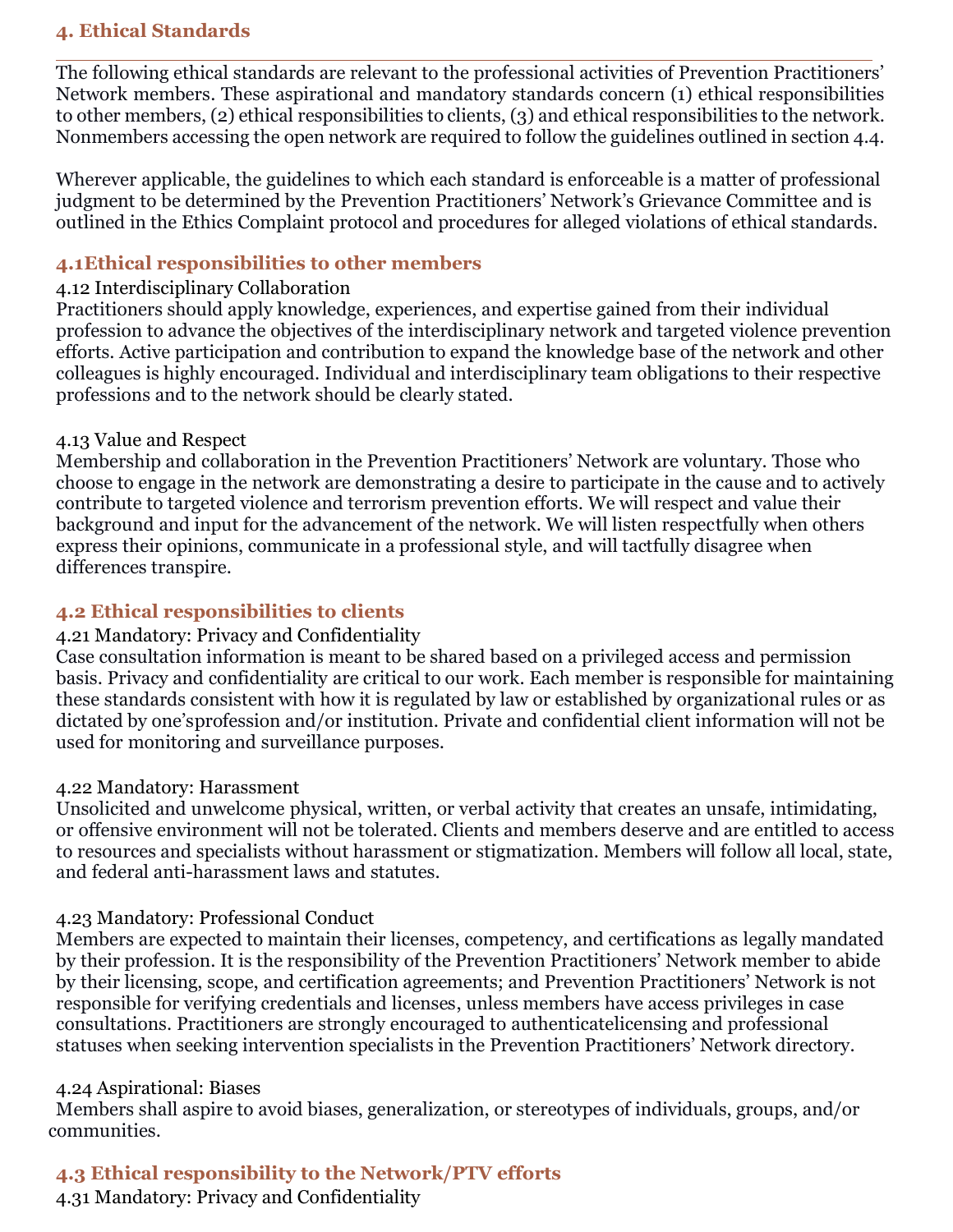Sensitive and private information will only be disclosed among practitioners who have a formal relationship with the individual they are serving and should have access to their information as indicated by law, policies, and regulations. Unintended exposure of private and confidential data will be immediately reported to the appropriate authority. The Prevention Practitioners' Network will not store data regarding patient treatment, condition, or diagnosis. It will only serve as a connection point for information and resources for practitioners and not as a direct service provider.

## 4.32 Aspirational and Mandatory: Responsibility

Whether it's the consequences, the actions, or the decisions that we make or fail to make, we are responsible for the outcome(s). We take ownership for the material, the information and the impacts that it will have on society and those we serve. The best interest of the public and the community will guide our actions and decisions. We uphold our commitments and hold ourselves and others in the network accountable for maintaining these codes.

## 4.33 Mandatory: Professional Conduct

We will allow our qualifications, skill level, background, and competence to determine which assignments and referrals we are capable of accepting. As professionals, it is the responsibility of members to remain informed about policies, regulations, standards, and protocols that govern their professional behavior and scope of practice. If an error or omission occurs, accidentally or deliberately, members will notify the appropriate party(ies) immediately, rectify promptly, and be accountable for their repercussions. We will follow our profession's code of ethics and respective laws as well as those stipulated through our membership with the Prevention Practitioners' Network.

### 4.34 Mandatory: Harassment

Unsolicited and unwelcome physical, written, or verbal activity that creates an unsafe, intimidating, or offensive environment will not be tolerated. Clients and members deserve and are entitled to access to resources and specialists without harassment or stigmatization. Members will follow all local, state, and federal anti-harassment laws and statutes.

## **4.4 Open Network Users**

## 4.41 Mandatory: Privacy and Confidentiality

Privacy and confidentiality are critical to our work. All network visitors are responsible for maintaining these standards consistent with how it is regulated by law, established by organizational rules, or as dictated by one'sprofession and/or institution.

### 4.42 Mandatory: Harassment

Unsolicited and unwelcome physical, written, or verbal activity that creates an unsafe, intimidating, or offensive environment will not be tolerated. Clients and members deserve and are entitled to access to resources and specialists without harassment or stigmatization. All network users are expected to follow all local, state,and federal anti-harassment laws and statutes. If a training resource or workshop video includes contact information for any of the panelists or experts, it is expected that their information will not be used to make harassing, threatening, intimidating, or unsolicited advances towards them.

### 4.43 Mandatory: Professional Conduct

When accessing the network resources, such as the training, webinars, and programming, all users are expected to be respectful of those experts involved in designing and developing those resources. The network is open to feedback for process and programming improvement, but will not tolerate unprofessional conduct or aggressive or harassing behavior.